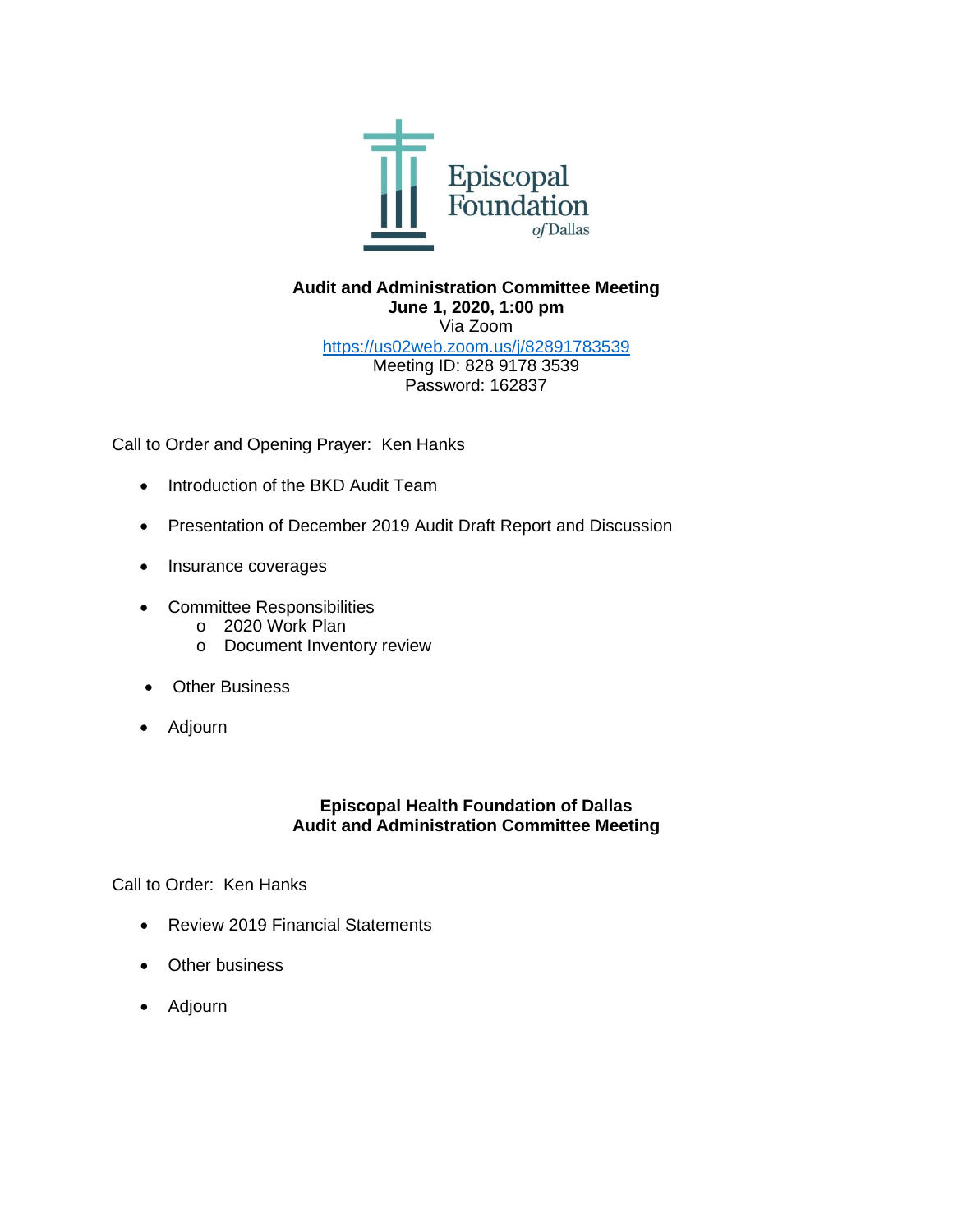## Summary of Coverage

|                                   | Cost        | <b>Renewal Date</b> |  |
|-----------------------------------|-------------|---------------------|--|
| <b>Hartford - Business Owners</b> | 838.00<br>Ś | 21-Apr              |  |
| Philadelphia - D&O                | \$2,419.00  | 21-Apr              |  |
| Markel E&O                        | \$3,570.00  | 20-Aug              |  |
| Travellers - Crime                | \$1,242.00  | 22-Apr              |  |
| Total:                            | \$8,069.00  |                     |  |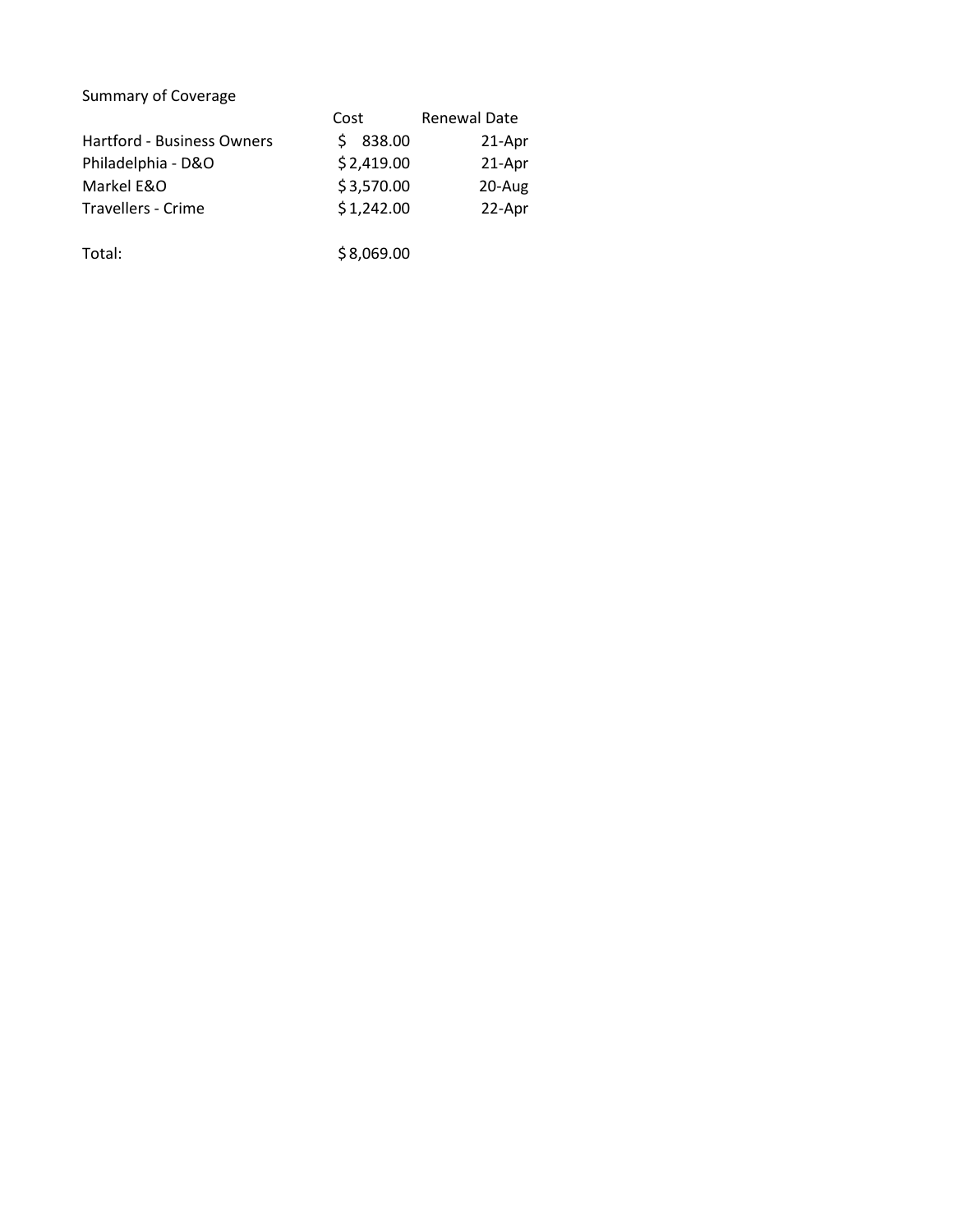# **Suggested Additional Committee Work Plans for 2020 DRAFT (2/5/20)**

#### **I. Executive Committee**

- a. Insure smooth transition of Executive Committee and Board Chair
- b. Oversee the creation of a new/updated Foundation strategic plan

#### **II. Audit and Administration Committee**

- a. Update document inventory if necessary
- b. Ensure evaluation of Executive Director
- c. Oversee execution of audit and preparation of 990's

#### **III. Development and Marketing Committee**

- a. Contribute ideas for quarterly newsletter **ONGOING**
- b. Complete the planned giving templates and create marketing strategy to inform churches/schools.
- c. Set growth expectation/goal and strategy for the Episcopal Fund
- d. Create 70<sup>th</sup> anniversary campaign
- e. Recommendation on Ambassador program

### **IV. Grants Committee**

- a. Simplify site visit questions/grid
- b. Continuously analyze potential joint funding opportunities with the Diocese
- c. Create a strategy to identify collaboration partners for joint funding

#### **V. Investment and Finance Committee**

- a. Review and modify the investment partner visitation plan **ONGOING**
- b. Review grant calculation and make recommendation
- c. Review portfolio asset allocation

#### **VI. Governance and Nominating Committee**

- a. Evaluate and create a process to identify weaknesses, strengthen board performance and reflect on accomplishments
- b. Analyze positions and board talents to make recommendations for succession planning of Executive Committee and committee chair positions for the next 2-4 years.
- c. Identify attorney and investment professional for 2021 board position.